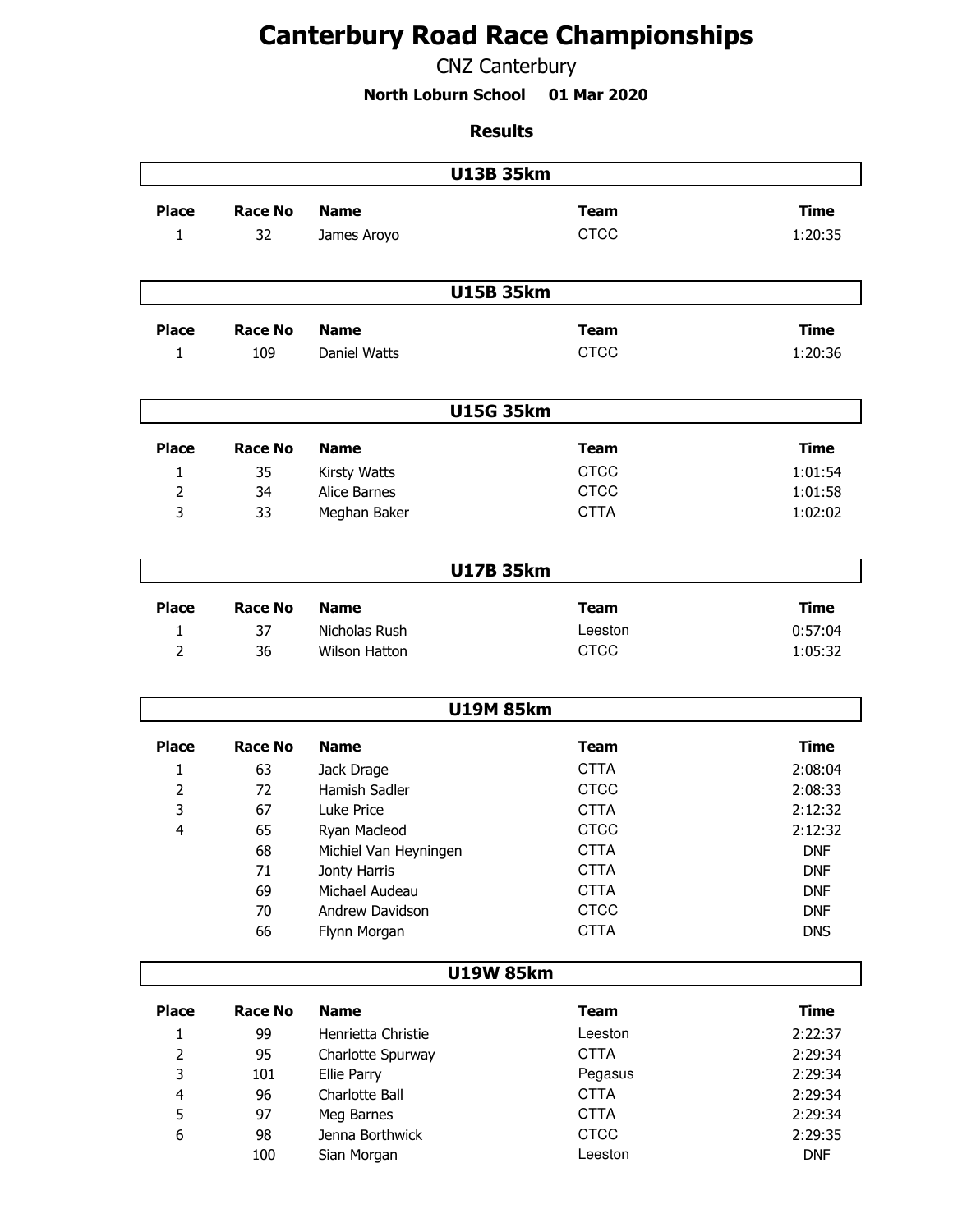## **U23M 85km**

| <b>Place</b> | Race No | <b>Name</b>             | Team        | <b>Time</b> |
|--------------|---------|-------------------------|-------------|-------------|
| 1            | 77      | Hugo Jones              | Pegasus     | 1:58:33     |
| 2            | 81      | Josh Scott              | Papanui     | 1:58:35     |
| 3            | 73      | Logan Currie            | <b>CTCC</b> | 1:58:37     |
| 4            | 78      | James Krzanich          | Papanui     | 2:02:48     |
| 5            | 75      | Nicholas Thornley       | <b>CTTA</b> | 2:03:31     |
|              | 83      | Griffyn Spencer         | Papanui     | <b>DNF</b>  |
|              | 84      | <b>Brandon Thornley</b> | <b>CTTA</b> | <b>DNF</b>  |
|              | 74      | Campbell Pithie         | <b>CTTA</b> | <b>DNF</b>  |
|              | 79      | Liam Morrison           | Papanui     | <b>DNF</b>  |
|              | 80      | Joshua Ocop-Coursey     | <b>CTTA</b> | <b>DNS</b>  |
|              | 82      | Conor Shearing          | Visitor     | <b>DNS</b>  |
|              | 76      | Benji Ward              | Visitor     | <b>DNS</b>  |

| <b>U23W 85km</b> |
|------------------|
|------------------|

| <b>Place</b> | Race No | Name       | Team    | Time    |
|--------------|---------|------------|---------|---------|
|              | 102     | Emma Smith | Leeston | 2:25:45 |

|              |         |                   | <b>SM 85km</b>   |            |
|--------------|---------|-------------------|------------------|------------|
| <b>Place</b> | Race No | <b>Name</b>       | <b>Team</b>      | Time       |
| T            | 85      | Richard Lawson    | <b>CTTA</b>      | 1:58:33    |
| 2            | 93      | <b>Ben Oliver</b> | North Canterbury | 1:58:34    |
| 3            | 92      | Ollie Jones       | Pegasus          | 1:58:37    |
| 4            | 86      | Jake Marryatt     | <b>CTTA</b>      | 2:00:01    |
|              | 88      | Reon Nolan        | <b>CTTA</b>      | <b>DNF</b> |
|              | 89      | Martin Ryder      | Hokitika         | <b>DNF</b> |
|              | 94      | Johannes Vogl     | <b>CTTA</b>      | <b>DNF</b> |
|              | 90      | Ben Cannon        | <b>CTTA</b>      | <b>DNF</b> |
|              | 108     | <b>Brad Evans</b> | North Canterbury | <b>DNS</b> |
|              | 91      | Will Findlay      | Pegasus          | <b>DNS</b> |

|              |         |                | <b>SW 85km</b> |         |
|--------------|---------|----------------|----------------|---------|
| <b>Place</b> | Race No | <b>Name</b>    | <b>Team</b>    | Time    |
|              | 103     | Jojo Bauer     | Pegasus        | 2:29:31 |
| 2            | 105     | Ruth Robertson | Papanui        | 2:29:32 |
| ર            | 104     | Fiona Bennetts | <b>CTCC</b>    | 2:54:27 |

| <b>MM1 85km</b> |         |                  |             |         |
|-----------------|---------|------------------|-------------|---------|
| <b>Place</b>    | Race No | <b>Name</b>      | <b>Team</b> | Time    |
|                 | 39      | Marc Prutton     | <b>CTTA</b> | 2:09:56 |
| 2               | 40      | Mitchell Sincock | <b>CTTA</b> | 2:10:26 |
| ર               | 38      | Tristin Hinz     | <b>CTTA</b> | 2:10:29 |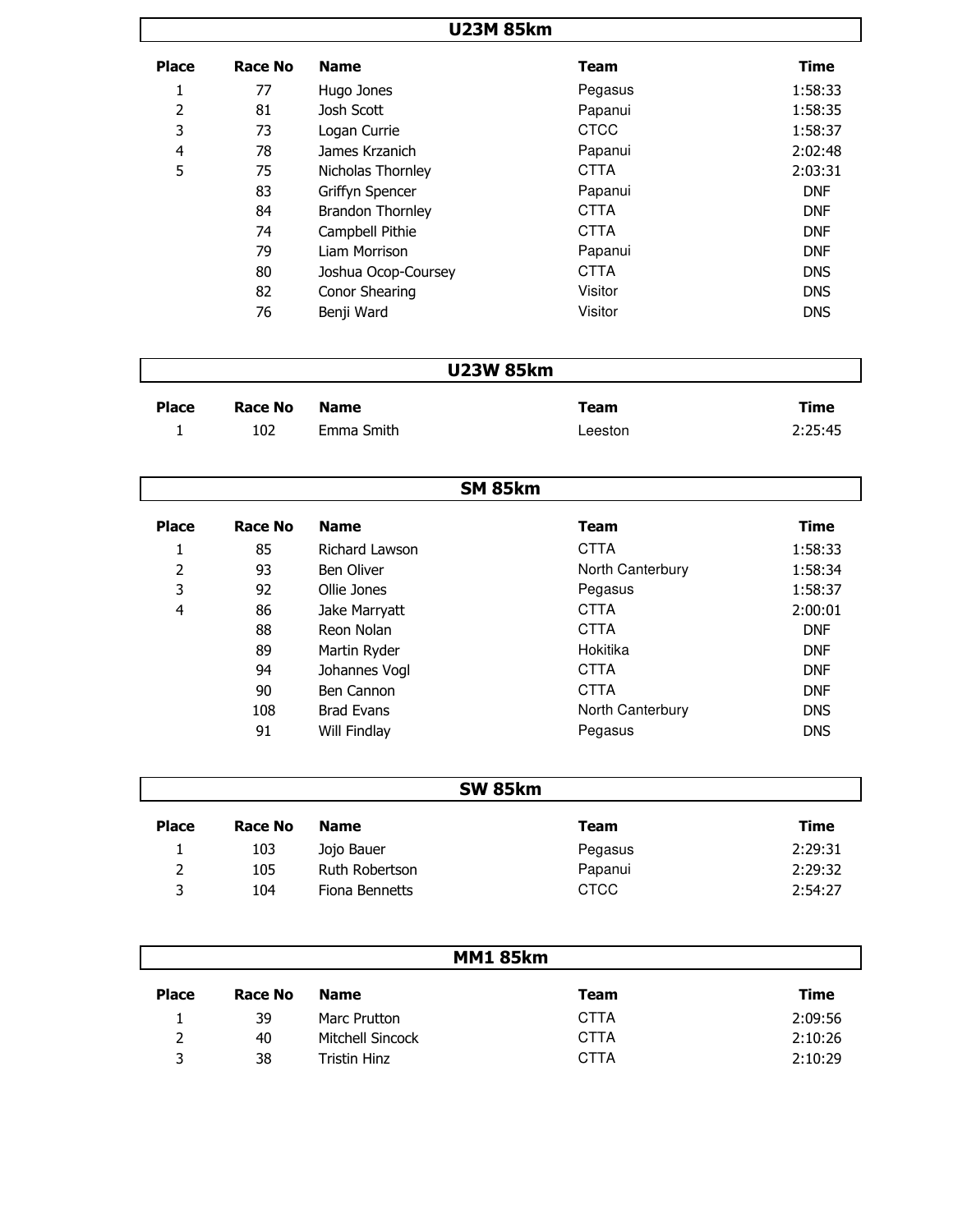| <b>MM2 85km</b> |         |                 |             |         |
|-----------------|---------|-----------------|-------------|---------|
| <b>Place</b>    | Race No | <b>Name</b>     | Team        | Time    |
|                 | 42      | Nathan Hood     | <b>CTTA</b> | 2:10:23 |
| 2               | 43      | Michael Sleeman | Pegasus     | 2:10:27 |
| 3               | 41      | Chris Andrews   | Pegasus     | 2:10:40 |

| <b>MM3 85km</b> |         |                                   |             |            |  |
|-----------------|---------|-----------------------------------|-------------|------------|--|
| <b>Place</b>    | Race No | <b>Name</b>                       | Team        | Time       |  |
| 1               | 51      | Scott McDonnell (Brotherston Cup) | Pegasus     | 2:09:45    |  |
| 2               | 49      | Ben Hillery                       | Papanui     | 2:10:24    |  |
| 3               | 54      | <b>Blair Rouse</b>                | Pegasus     | 2:10:24    |  |
| 4               | 44      | Kris Bowditch                     | <b>CTTA</b> | 2:10:27    |  |
| 5               | 46      | Glenn Ewans                       | Pegasus     | 2:12:42    |  |
| 6               | 47      | Leon Brazier                      | <b>CTTA</b> | 2:28:33    |  |
|                 | 48      | Lee Hatton                        | <b>CTCC</b> | <b>DNF</b> |  |
|                 | 52      | Daniel Paris                      | <b>CTTA</b> | <b>DNF</b> |  |
|                 | 53      | Mark Parry                        | Pegasus     | <b>DNF</b> |  |

| <b>MW3 85km</b> |         |                    |             |         |
|-----------------|---------|--------------------|-------------|---------|
| <b>Place</b>    | Race No | <b>Name</b>        | Team        | Time    |
|                 | 106     | Juliann Simeonidis | <b>CTTA</b> | 2:29:33 |
|                 | 107     | Paula Lovett       | Papanui     | 2:29:40 |

|              | <b>MM4 85km</b> |                    |             |         |  |
|--------------|-----------------|--------------------|-------------|---------|--|
| <b>Place</b> | Race No         | <b>Name</b>        | <b>Team</b> | Time    |  |
|              | 60              | Stuart Lowe        | <b>CTTA</b> | 2:09:54 |  |
| 2            | 58              | Darrell Kircher    | Visitor     | 2:10:22 |  |
| 3            | 62              | <b>Steve Scott</b> | Pegasus     | 2:10:26 |  |
| 4            | 61              | Greg Manson        | Leeston     | 2:10:27 |  |
| 5            | 55              | Gert Gammelin      | Pegasus     | 2:10:27 |  |
| 6            | 56              | Darran Humpheson   | <b>CTTA</b> | 2:10:27 |  |

|              | <b>MM5 69km</b> |                       |             |             |  |
|--------------|-----------------|-----------------------|-------------|-------------|--|
| <b>Place</b> | Race No         | <b>Name</b>           | <b>Team</b> | <b>Time</b> |  |
|              | 2               | Jeremy Heathfield     | <b>CTTA</b> | 1:49:12     |  |
| 2            | 9               | Craig Lange           | Papanui     | 1:49:12     |  |
| 3            | 8               | Steve Kendall         | Papanui     | 1:49:14     |  |
| 4            | 11              | Alex Mann             | Leeston     | 1:49:14     |  |
| 5            | 10              | David Lawson          | Papanui     | 1:49:15     |  |
| 6            | 5               | <b>Steve Caldwell</b> | Leeston     | 1:49:16     |  |
| 7            | 4               | Darren Atkin          | Pegasus     | 1:49:20     |  |
| 8            | 6               | Michael Ferigo        | Pegasus     | 1:49:20     |  |
| 9            |                 | Mark Forsey           | <b>CTTA</b> | 1:49:22     |  |
|              | 12              | Gareth Morgan         | Leeston     | <b>DNS</b>  |  |

| <b>MW5 51km</b> |         |              |      |         |  |  |  |
|-----------------|---------|--------------|------|---------|--|--|--|
| <b>Place</b>    | Race No | <b>Name</b>  | Team | Time    |  |  |  |
|                 | 29      | Sara Harnett | CTTA | 1:24:00 |  |  |  |